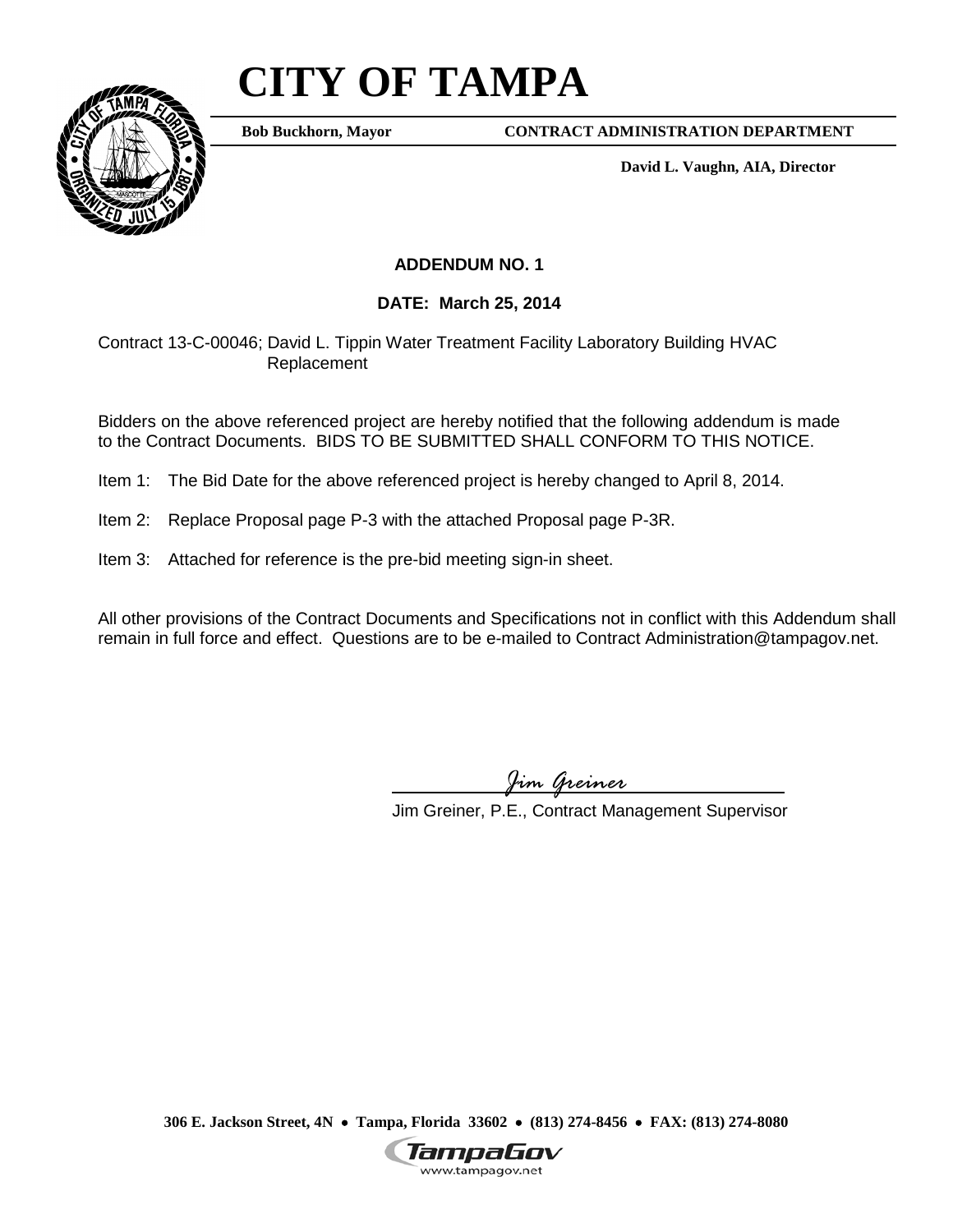| Contract<br>Item No. | Estimated<br>Quantity | Description and<br>Price in Words                                                                                                                                                                                                                                                                                                                                                                                                                                                                           | <b>Computed Total</b><br>Price for<br>Item in Figures |
|----------------------|-----------------------|-------------------------------------------------------------------------------------------------------------------------------------------------------------------------------------------------------------------------------------------------------------------------------------------------------------------------------------------------------------------------------------------------------------------------------------------------------------------------------------------------------------|-------------------------------------------------------|
| <b>BASE BID</b>      | LS                    | The work includes the furnishing of all labor, equipment, and<br>material for the removal and replacement of associated ductwork,<br>piping, valves, testing and balance of a new HVAC system, a new<br>HVAC control system, electrical work, roof insulation, cabinet<br>replacement, minor plumbing work, interior painting, any<br>allowances that may be listed in Section 01020, and all<br>associated work required for a complete project in accor-<br>dance with the Contract Documents.<br>dollars |                                                       |
|                      |                       | cents                                                                                                                                                                                                                                                                                                                                                                                                                                                                                                       |                                                       |
|                      |                       | and                                                                                                                                                                                                                                                                                                                                                                                                                                                                                                         |                                                       |

Contract 13-C-00046; David L. Tippin Water Treatment Facility Laboratory Building HVAC Replacement